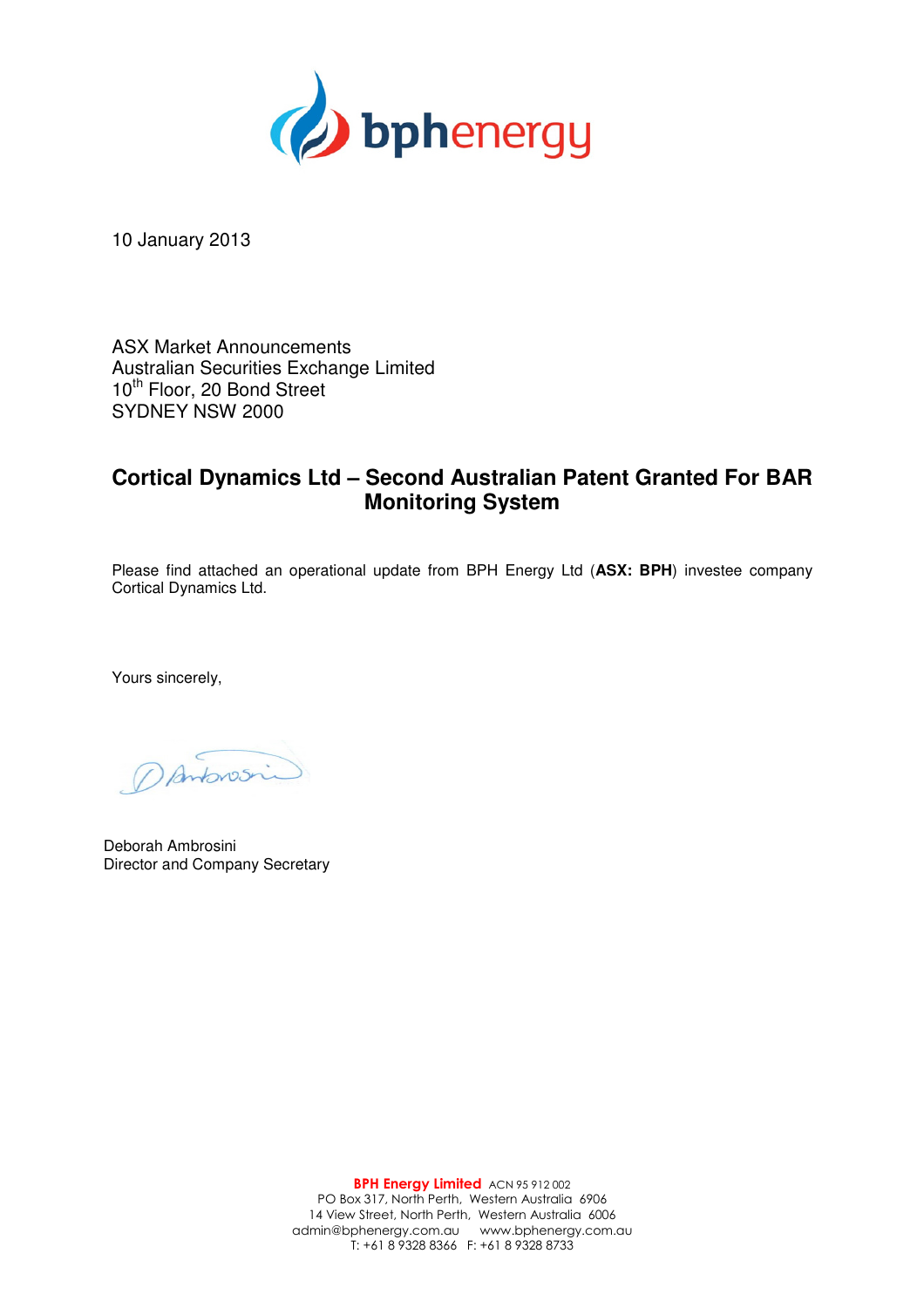

10 January 2013

ASX Market Announcements Australian Securities Exchange Limited 10<sup>th</sup> Floor, 20 Bond Street SYNDEY NSW 2000

## **Second Australian Patent Granted For BAR Monitoring System**

Cortical Dynamics Ltd ("**Cortica**l") is pleased to announce that a key patent relating to its Brain Anaesthesia Response (BAR) monitoring unit has been granted in Australia. Currently, Cortical has patents awarded in Australia, New Zealand, the United States, Japan and the People's Republic of China. The issued patent entitled 'EEG analysis system', patent number 2007257336, is valid until June 2027.

Cortical has developed an extensive patent portfolio encapsulating the BAR monitoring unit, providing patent protection across a number of key brain monitoring markets. Chairman of Cortical, Mr David Breeze stated, 'We are very pleased to secure yet another key patent for the BAR monitor. We believe that the allowance of this patent is further validation of Cortical's unique intellectual property and is a significant addition to Cortical's growing patent portfolio. Maintaining commercial exclusivity of Cortical's unique physiological approach is crucial to Cortical's commercial strategy.'

Cortical recently announced the completion of patient recruitment in its first human clinical trial which was conducted at St Vincent's Hospital, Melbourne. This trial represents a significant event in the BAR monitors' development program as it is the first time the complete BAR monitoring system has been employed within the operating theatre. The blinded data is now being processed with a clinical report to be produced.

## **About the BAR Monitor**

The BAR monitoring system measures a patient's brain electrical activity, the electroencephalogram (EEG), in order to indicate how deeply anaesthetised a patient is during an operation via an adhesive sensor applied to the forehead. The BAR monitor is designed to assist anaesthetists and intensive care staff in ensuring patients do not wake up unexpectedly, as well as reducing the incidence of side effects associated with the anaesthetic.